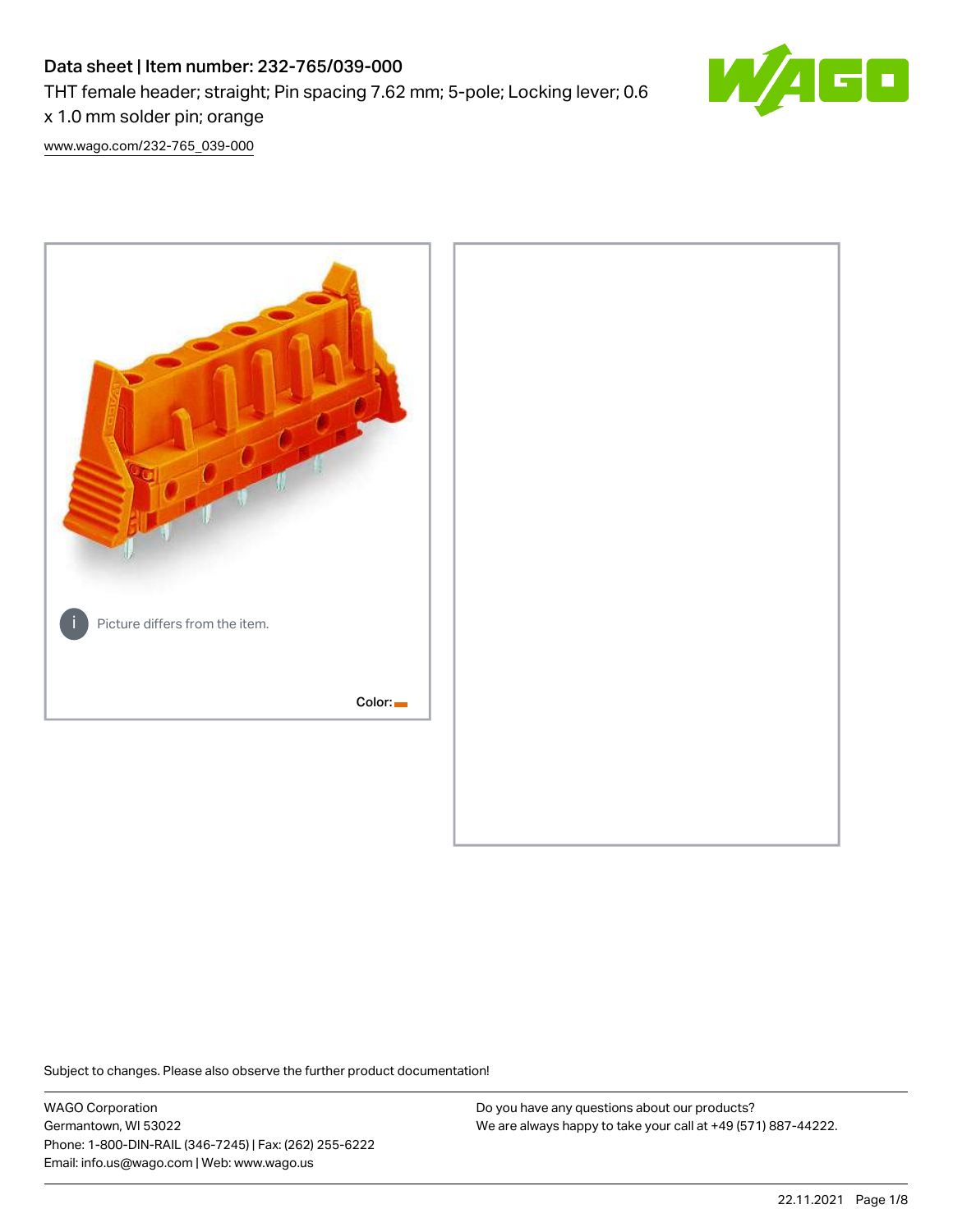

Dimensions in mm

 $L =$  (pole no.  $-1$ ) x pin spacing  $+5.08$  mm

2- to 3-pole female connectors – one latch only

### Item description

- **H** Horizontal or vertical PCB mounting via straight or angled solder pins
- For board-to-board and board-to-wire connections
- Touch-proof PCB outputs  $\blacksquare$
- $\blacksquare$ Easy-to-identify PCB inputs and outputs
- $\blacksquare$ With coding fingers

Subject to changes. Please also observe the further product documentation! Data

WAGO Corporation Germantown, WI 53022 Phone: 1-800-DIN-RAIL (346-7245) | Fax: (262) 255-6222 Email: info.us@wago.com | Web: www.wago.us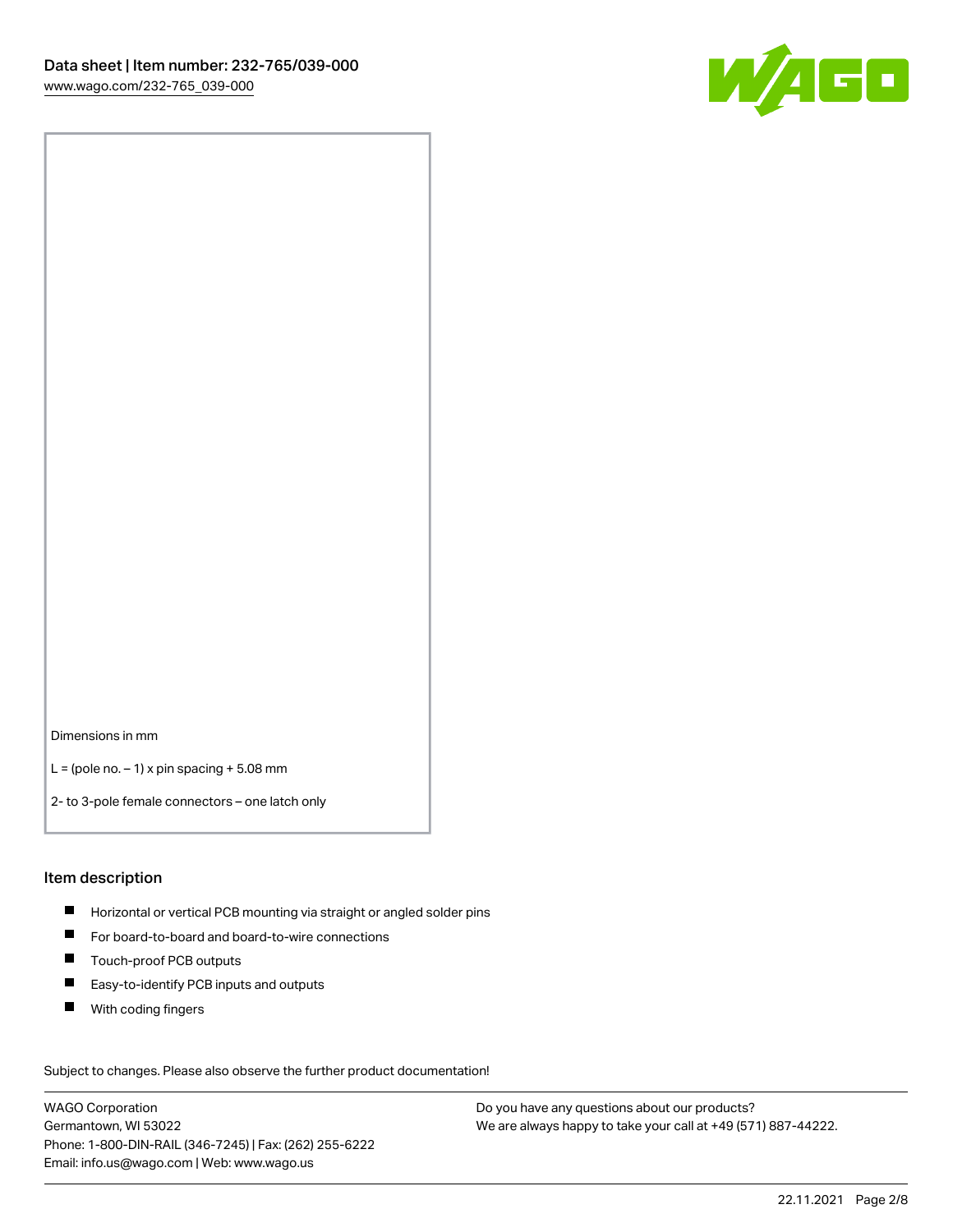

## Data Notes

| Safety information 1 | The <i>MCS – MULTI CONNECTION SYSTEM</i> includes connectors<br>without breaking capacity in accordance with DIN EN 61984. When<br>used as intended, these connectors must not be connected<br>/disconnected when live or under load. The circuit design should<br>ensure header pins, which can be touched, are not live when<br>unmated. |
|----------------------|--------------------------------------------------------------------------------------------------------------------------------------------------------------------------------------------------------------------------------------------------------------------------------------------------------------------------------------------|
| Variants:            | Other pole numbers<br>3.8 mm pin projection for male headers with straight solder pins<br>Gold-plated or partially gold-plated contact surfaces<br>Other versions (or variants) can be requested from WAGO Sales or<br>configured at https://configurator.wago.com/                                                                        |

## Electrical data

### IEC Approvals

| Ratings per                 | IEC/EN 60664-1                                                        |
|-----------------------------|-----------------------------------------------------------------------|
| Rated voltage (III / 3)     | 500 V                                                                 |
| Rated surge voltage (III/3) | 6 kV                                                                  |
| Rated voltage (III/2)       | 630 V                                                                 |
| Rated surge voltage (III/2) | 6 kV                                                                  |
| Nominal voltage (II/2)      | 1000 V                                                                |
| Rated surge voltage (II/2)  | 6 kV                                                                  |
| Rated current               | 12A                                                                   |
| Legend (ratings)            | $(III / 2)$ $\triangle$ Overvoltage category III / Pollution degree 2 |

## UL Approvals

| Approvals per                  | UL 1059 |
|--------------------------------|---------|
| Rated voltage UL (Use Group B) | 300 V   |
| Rated current UL (Use Group B) | 15 A    |
| Rated voltage UL (Use Group D) | 300 V   |
| Rated current UL (Use Group D) | 10 A    |

## Ratings per UL

| Rated voltage UL 1977 | 600 V |
|-----------------------|-------|
| Rated current UL 1977 |       |

Subject to changes. Please also observe the further product documentation!

| <b>WAGO Corporation</b>                                | Do you have any questions about our products?                 |
|--------------------------------------------------------|---------------------------------------------------------------|
| Germantown, WI 53022                                   | We are always happy to take your call at +49 (571) 887-44222. |
| Phone: 1-800-DIN-RAIL (346-7245)   Fax: (262) 255-6222 |                                                               |
| Email: info.us@wago.com   Web: www.wago.us             |                                                               |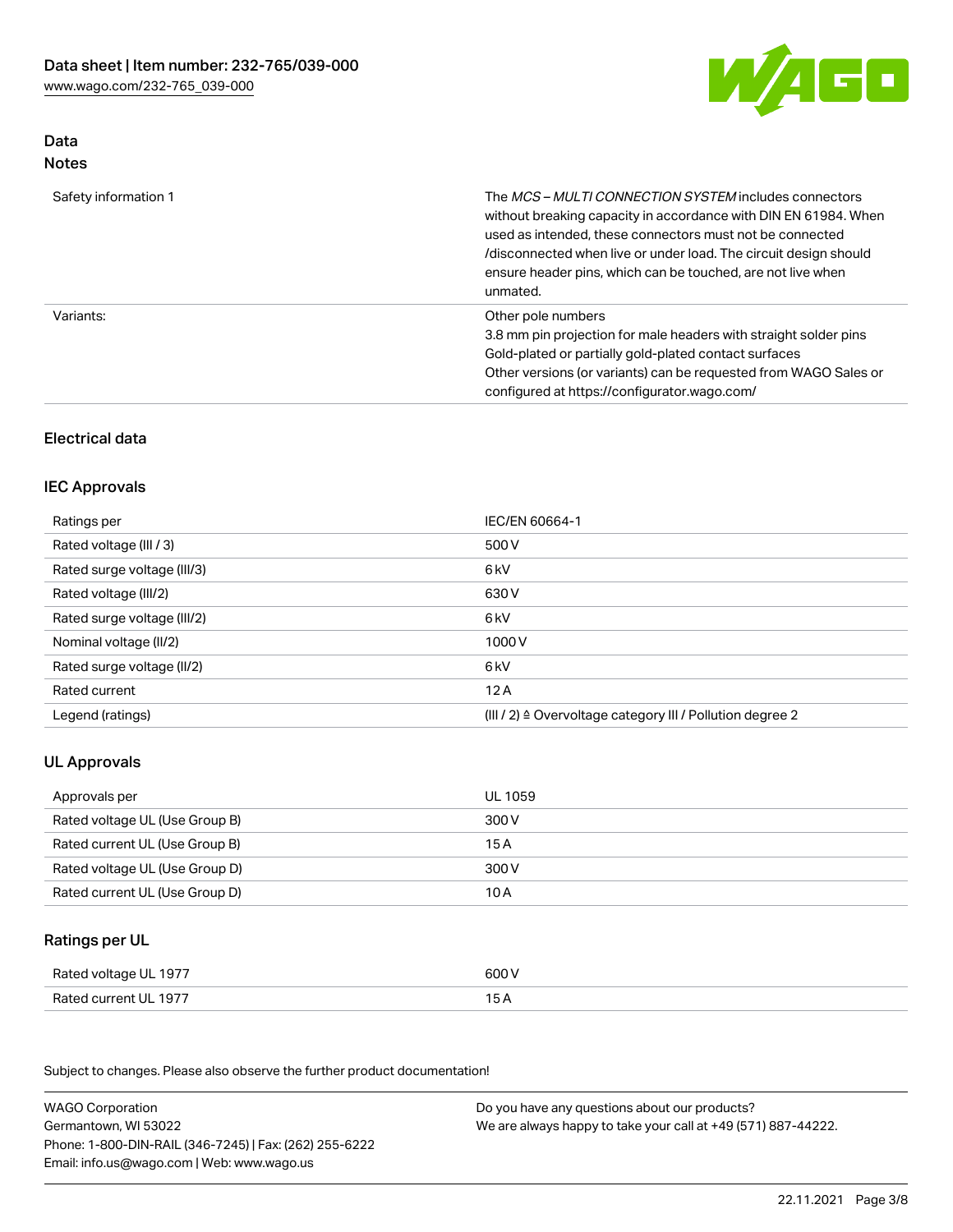

### CSA Approvals

| Approvals per                   | CSA   |
|---------------------------------|-------|
| Rated voltage CSA (Use Group B) | 300 V |
| Rated current CSA (Use Group B) | 15 A  |
| Rated voltage CSA (Use Group D) | 300 V |
| Rated current CSA (Use Group D) | 10 A  |

## Connection data

| Total number of potentials | ı |
|----------------------------|---|
| Number of connection types |   |
| Number of levels           |   |

### Connection 1

| Number of poles |  |
|-----------------|--|
|-----------------|--|

## Physical data

| Pin spacing                          | 7.62 mm / 0.3 inch    |
|--------------------------------------|-----------------------|
| Width                                | 51.36 mm / 2.022 inch |
| Height                               | 23.25 mm / 0.915 inch |
| Height from the surface              | 18.25 mm / 0.719 inch |
| Depth                                | 11.6 mm / 0.457 inch  |
| Solder pin length                    | $5 \,\mathrm{mm}$     |
| Solder pin dimensions                | $0.6 \times 1$ mm     |
| Drilled hole diameter with tolerance | $1.3$ $(+0.1)$ mm     |

## Plug-in connection

| Contact type (pluggable connector) | Female header |
|------------------------------------|---------------|
| Connector (connection type)        | for PCB       |
| Mismating protection               | No            |
| Mating direction to the PCB        | $90^{\circ}$  |
| Locking of plug-in connection      | locking lever |

### PCB contact

| <b>PCB Contact</b>     |                                            |
|------------------------|--------------------------------------------|
| Solder pin arrangement | over the entire female connector (in-line) |

Subject to changes. Please also observe the further product documentation!

| <b>WAGO Corporation</b>                                | Do you have any questions about our products?                 |
|--------------------------------------------------------|---------------------------------------------------------------|
| Germantown, WI 53022                                   | We are always happy to take your call at +49 (571) 887-44222. |
| Phone: 1-800-DIN-RAIL (346-7245)   Fax: (262) 255-6222 |                                                               |
| Email: info.us@wago.com   Web: www.wago.us             |                                                               |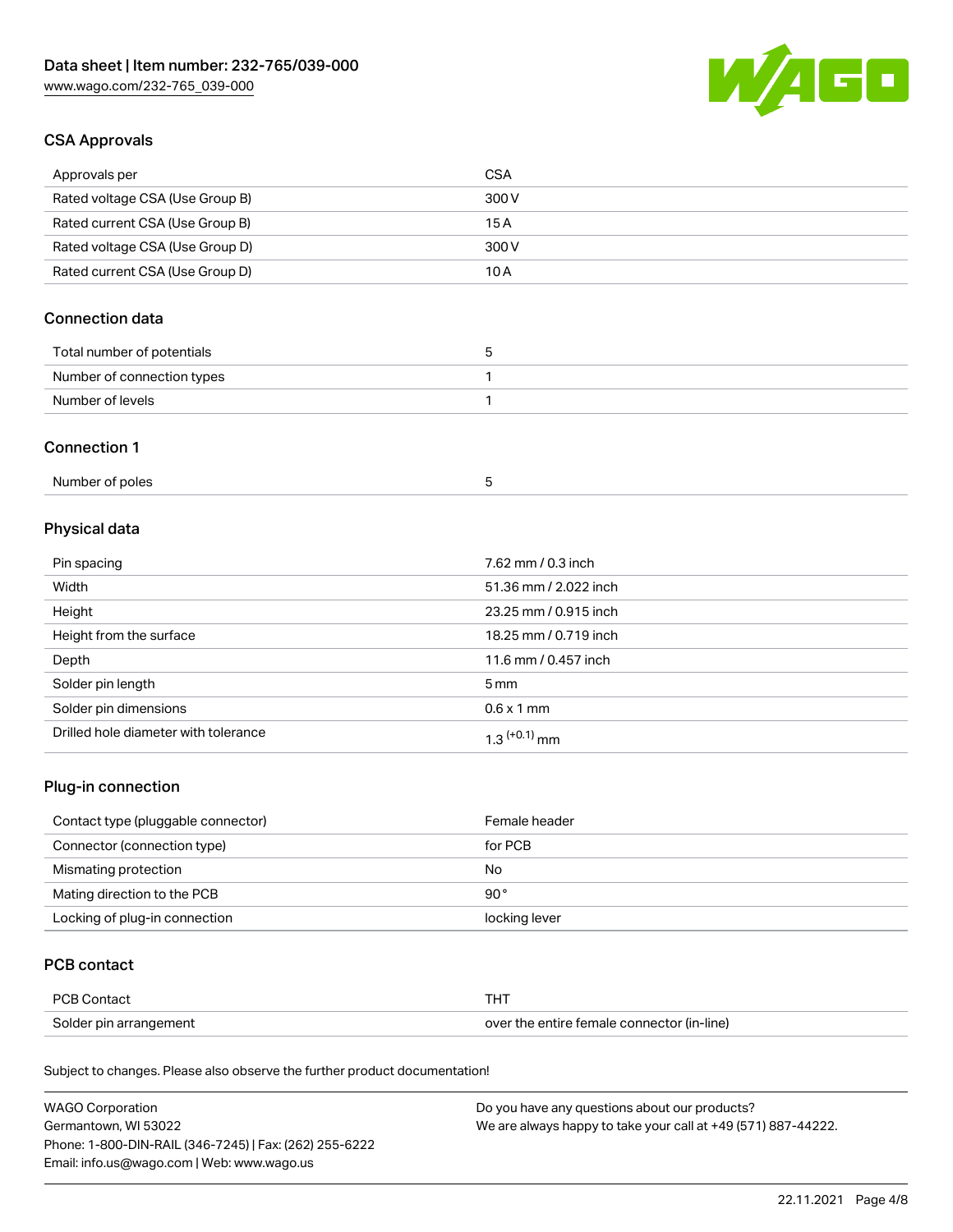

Number of solder pins per potential 1

#### Material data

| Color                       | orange           |
|-----------------------------|------------------|
| Material group              |                  |
| Insulation material         | Polyamide (PA66) |
| Flammability class per UL94 | V <sub>0</sub>   |
| Contact material            | Copper alloy     |
| Contact plating             | tin-plated       |
| Fire load                   | $0.129$ MJ       |
| Weight                      | 6.9g             |

### Environmental requirements

| Limit temperature range<br>. | . +85 °C<br>-60 |  |
|------------------------------|-----------------|--|
|------------------------------|-----------------|--|

### Commercial data

| Product Group         | 3 (Multi Conn. System) |
|-----------------------|------------------------|
| PU (SPU)              | 50 Stück               |
| Packaging type        | box                    |
| Country of origin     | DE                     |
| <b>GTIN</b>           | 4044918626095          |
| Customs tariff number | 85366990990            |

### Approvals / Certificates

#### Ship Approvals

|               |                                        |                                 | Certificate               |
|---------------|----------------------------------------|---------------------------------|---------------------------|
| Logo          | Approval                               | <b>Additional Approval Text</b> | name                      |
| ABS.          | <b>ABS</b>                             | $\overline{\phantom{0}}$        | $19 -$                    |
|               | American Bureau of Shipping            |                                 | HG15869876-<br><b>PDA</b> |
| <b>BUNEAU</b> | BV<br>Bureau Veritas S.A.              | <b>IEC 60998</b>                | 11915/D0 BV               |
|               | <b>DNV GL</b>                          | $\overline{\phantom{0}}$        | TAE000016Z                |
|               | Det Norske Veritas, Germanischer Lloyd |                                 |                           |
|               |                                        |                                 |                           |

#### UL-Approvals

Subject to changes. Please also observe the further product documentation!

| <b>WAGO Corporation</b>                                | Do you have any questions about our products?                 |
|--------------------------------------------------------|---------------------------------------------------------------|
| Germantown, WI 53022                                   | We are always happy to take your call at +49 (571) 887-44222. |
| Phone: 1-800-DIN-RAIL (346-7245)   Fax: (262) 255-6222 |                                                               |
| Email: info.us@wago.com   Web: www.wago.us             |                                                               |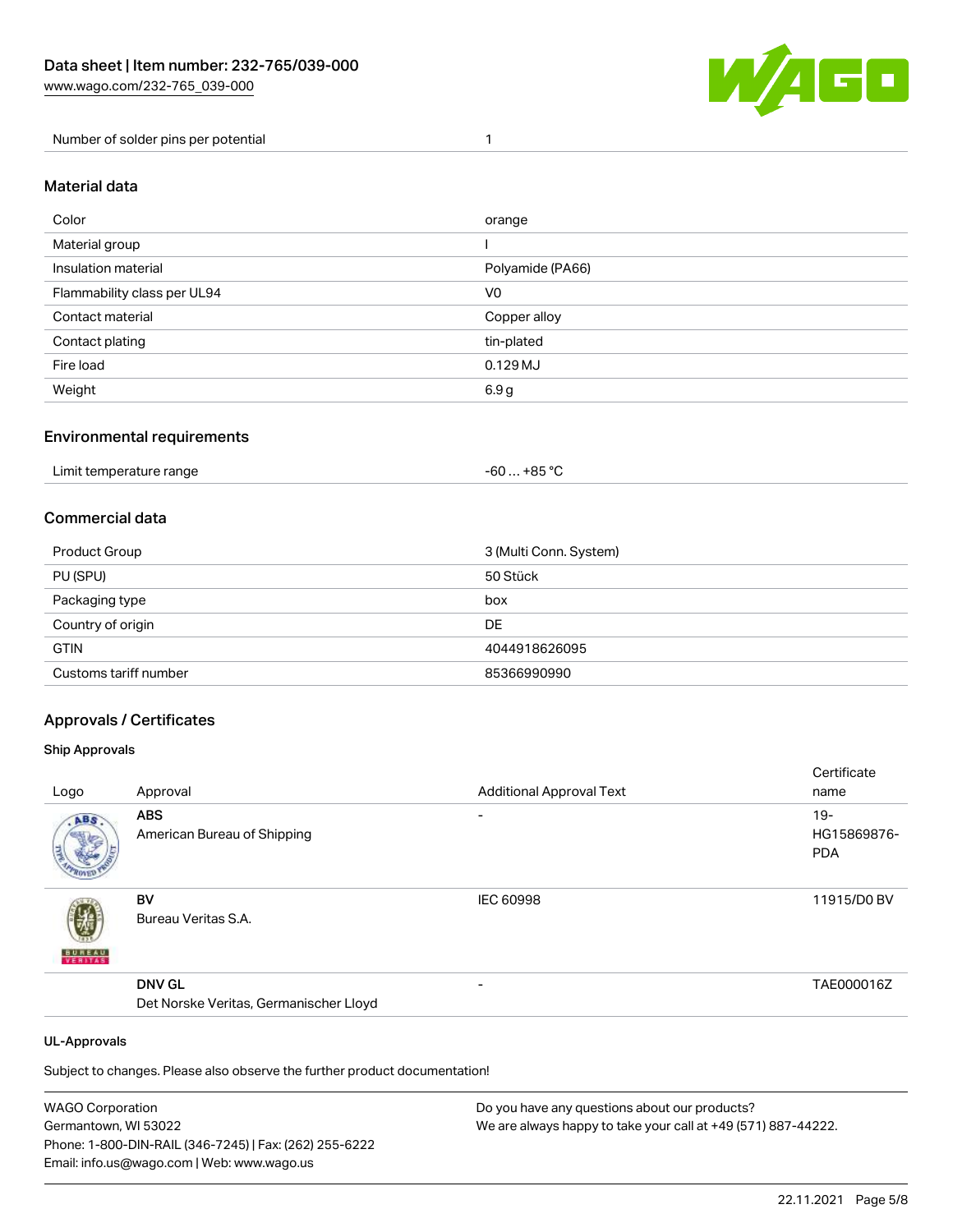

| Logo                                                      | Approval                                                                   | <b>Additional Approval Text</b>                                                                                           |               | Certificate<br>name  |  |
|-----------------------------------------------------------|----------------------------------------------------------------------------|---------------------------------------------------------------------------------------------------------------------------|---------------|----------------------|--|
|                                                           | <b>UR</b><br>Underwriters Laboratories Inc.                                | <b>UL 1977</b>                                                                                                            |               | E45171               |  |
|                                                           | <b>UR</b><br>Underwriters Laboratories Inc.                                | UL 1059                                                                                                                   |               | E45172               |  |
| Counterpart                                               |                                                                            |                                                                                                                           |               |                      |  |
|                                                           | Item no.731-635                                                            | 1-conductor male connector; CAGE CLAMP®; 2.5 mm <sup>2</sup> ; Pin spacing 7.62 mm; 5-pole; 2,50 mm <sup>2</sup> ; orange |               | www.wago.com/731-635 |  |
| <b>Optional accessories</b><br><b>Testing accessories</b> |                                                                            |                                                                                                                           |               |                      |  |
| Testing accessories                                       |                                                                            |                                                                                                                           |               |                      |  |
|                                                           | Item no.: 210-136<br>Test plug; 2 mm Ø; with 500 mm cable                  |                                                                                                                           |               | www.wago.com/210-136 |  |
|                                                           | Item no.: 231-662                                                          | Test plugs for female connectors; for 7.5 mm and 7.62 mm pin spacing; 2,50 mm <sup>2</sup> ; light gray                   |               | www.wago.com/231-662 |  |
| <b>Downloads</b><br>Documentation                         |                                                                            |                                                                                                                           |               |                      |  |
| <b>Additional Information</b><br>Technical explanations   |                                                                            | 2019 Apr 3                                                                                                                | pdf<br>2.0 MB | Download             |  |
| <b>CAD files</b>                                          |                                                                            |                                                                                                                           |               |                      |  |
| <b>CAE</b> data                                           |                                                                            |                                                                                                                           |               |                      |  |
|                                                           | EPLAN Data Portal 232-765/039-000                                          |                                                                                                                           | <b>URL</b>    | Download             |  |
|                                                           | EPLAN Data Portal 232-765/039-000                                          |                                                                                                                           | <b>URL</b>    | Download             |  |
|                                                           | Subject to changes. Please also observe the further product documentation! |                                                                                                                           |               |                      |  |

WAGO Corporation Germantown, WI 53022 Phone: 1-800-DIN-RAIL (346-7245) | Fax: (262) 255-6222 Email: info.us@wago.com | Web: www.wago.us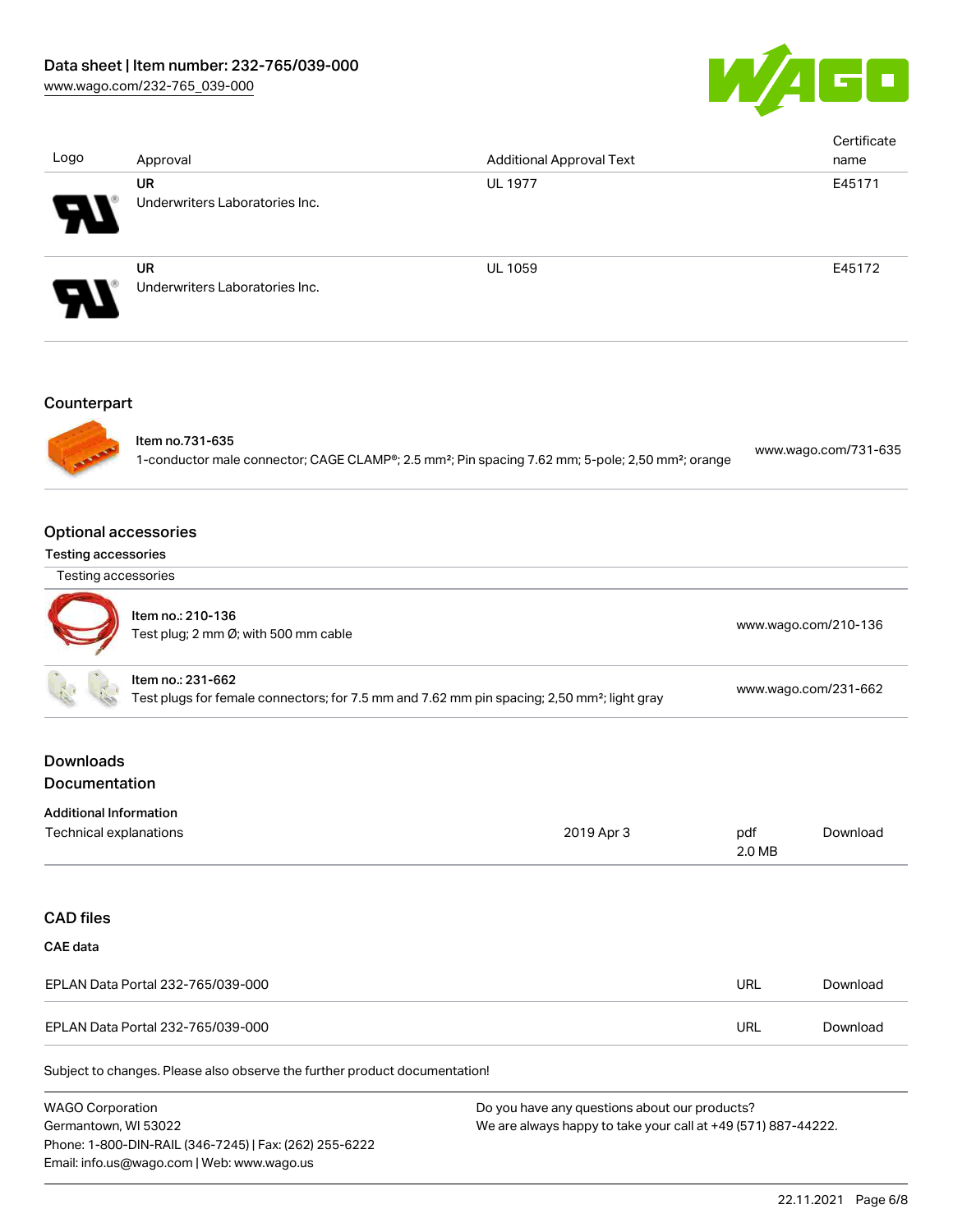

#### PCB Design

Symbol and Footprint 232-765/039-000

CAx data for your PCB design, consisting of "schematic symbols and PCB footprints", allow easy integration of the WAGO component into your development environment.

#### Supported formats:

- $\blacksquare$ Accel EDA 14 & 15
- $\blacksquare$ Altium 6 to current version
- $\blacksquare$ Cadence Allegro
- П **DesignSpark**
- $\blacksquare$ Eagle Libraries
- $\blacksquare$ KiCad
- $\blacksquare$ Mentor Graphics BoardStation
- П Mentor Graphics Design Architect
- П Mentor Graphics Design Expedition 99 and 2000
- П OrCAD 9.X PCB and Capture
- $\blacksquare$ PADS PowerPCB 3, 3.5, 4.X, and 5.X
- $\blacksquare$ PADS PowerPCB and PowerLogic 3.0
- П PCAD 2000, 2001, 2002, 2004, and 2006
- П Pulsonix 8.5 or newer
- П **STL**
- П 3D STEP
- П TARGET 3001!
- П View Logic ViewDraw
- $\blacksquare$ Quadcept
- П Zuken CadStar 3 and 4
- П Zuken CR-5000 and CR-8000

PCB Component Libraries (EDA), PCB CAD Library Ultra Librarian

#### Environmental Product Compliance

#### Compliance Search

| Environmental Product Compliance 232-765/039-000                                      | URL | Download |
|---------------------------------------------------------------------------------------|-----|----------|
| THT female header; straight; Pin spacing 7.62 mm; 5-pole; Locking lever; 0.6 x 1.0 mm |     |          |
| solder pin; orange                                                                    |     |          |

Subject to changes. Please also observe the further product documentation!

WAGO Corporation Germantown, WI 53022 Phone: 1-800-DIN-RAIL (346-7245) | Fax: (262) 255-6222 Email: info.us@wago.com | Web: www.wago.us